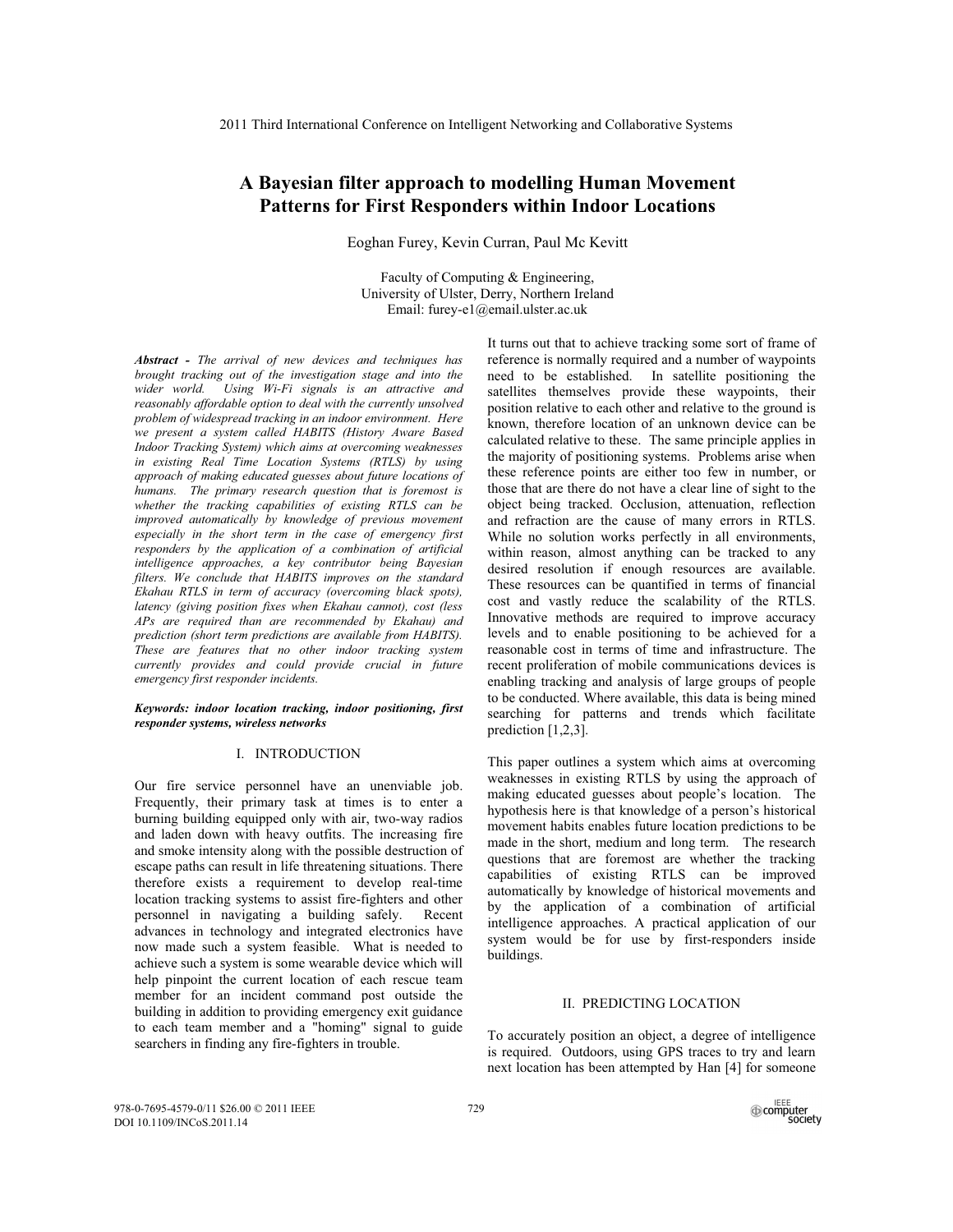on foot and in [5] for vehicles on a road. More recently data gathered from mobile phone records has been mined to try and find patterns of movement which could be used to try and make next location predictions [6]. Indoors, this is a largely under researched area, however a number of 'smart environments' have been set up such as the work [1]. Here specific sensors on doors were utilised to provide movement patterns. A Hidden Markov Model (HMM) and a Neutral Network (NN) were applied to the data and successful predictions were made. Since around 2006, due to its commercial value, most of the leading research in next location prediction is not being conducted by academic institutions and therefore everything that has been learnt may not be in the public domain. Ashbrook and Starner [7], used a markov chain model and k-means clustering algorithm to attempt to predict future movement. They clustered GPS data to find significant locations and then built a first and second order markov models using location as state to try and predict future movement. It is possible to create an n<sup>th</sup> order Markov model where probability of the next state is dependent not only on the current state but on the previous n-1 states. For some examples, considering the  $2<sup>nd</sup>$  order can yield more accurate results as in the case of probability of transition from  $A \rightarrow B$  is 70% but the probability of transitioning from  $B \to A \to B$  is 81%. This could be explained by a situation where A was a Shop and B was Home. If the shop was on the main road from Home then the probability of going from A to B (Shop to Home) is 70%. However, if the journey started at home and went to the shop, return to home could be more probable (perhaps getting something for dinner?). This demonstrates a situation when higher order models are useful and give extra information. It raises the question of which order of model is suitable for prediction. Ashbrook and Starner [7] conclude that this depends on the quantity of data available. Other factors affecting their probabilities were due to the large distances travelled and the fact that their tests took place outdoors. They also found that changes in routine would take a long time to show up in their model and they suggested a possible method of weighting certain updates, but warned that this could lead to model that was somewhat skewed. Han [4] attempts to build upon the work of [7] by using a Self Organising Map (SOM) as a means of learning without pre-knowledge. To use a supervised learning method to learn patterns of movements, pre-knowledge of the person is required, however a SOM can overcome this.

One of the first research projects that considered future movement was Microsoft Research's RADAR project [8]. This was the first significant attempts to track indoors using 802.1 Wi-Fi signals. Due to the severe problem of signal attenuation it was difficult to get an accurate fix on position using Received Signal Strength (RSS) measurements alone. Position was occasionally reported in locations that were not possible or at least highly unlikely. An effort to overcome these problems is described in Bahl and Padmanabhan [9]. They concluded that the next location position should be close to the last reported one. Their Viterbi-like tracking algorithm deals with a situation of when two physically separate locations are close together in signal space (due to aliasing). The shortest path is depicted in bold. The likely trajectory is calculated based on the previous unambiguous location and a guess of somewhere in between the two is given. They tested the Viterbi-like approach against an NNSS (Nearest Neighbour in Signal Space) and an NNSS-AVG where the three nearest neighbours in signal space were averaged to estimate location and it was found to significantly outperform the others. Median distance error for NNSS (3.59 m) and NNSS-AVG (3.32 m) are 51% and 40% worse, respectively compared with Viterbi [9]. Hidden Markov Models (HMM) are a popular technique which have been successfully applied in numerous different fields. The application of HMM to speech recognition has been examined by Rabiner [10]. In speech recognition predicting the next possible words can greatly increase accuracy. Rabiner examined HMM from their simplest form (discrete Markov chain) to more sophisticated approaches such as continuous density models and those of variable duration. These techniques have been in widespread use for many years in speech recognition software. Computational biology is another field that has seen widespread application of predictive machine learning. The use of HMM for gene prediction in sequences of DNA has been reviewed by Birney [11]. A new method for predicting the secondary structure of RNA using HMM was proposed by Yoon and Vaidynathan [12]. They demonstrated very accurate, secondary structure prediction using their proposed model with a low computational cost. [13] converted algorithms normally used as "branch prediction techniques for current high performance microprocessors" to handle next context prediction of a person. These were applied to previously gathered behaviour patterns. The predictors were stimulated with patterns of behaviour of people walking indoors as the workload.

#### III. MODELLING A TRACKING SYSTEM

The three main components of HABITS (History Aware Based Indoor Tracking System) are (1) a connected graph, (2) a discrete Bayesian filter and (3) a set of logic rules. A key focus of this work involves combining these three methods in a novel way, enabling predictions of human movement habits. These predictions overcome the latency of updates from currently available systems and enable them to make predictions of likely future movement. The underlying principle of our approach involves representing the movement areas as a graph which in turn is represented by a number of matrices;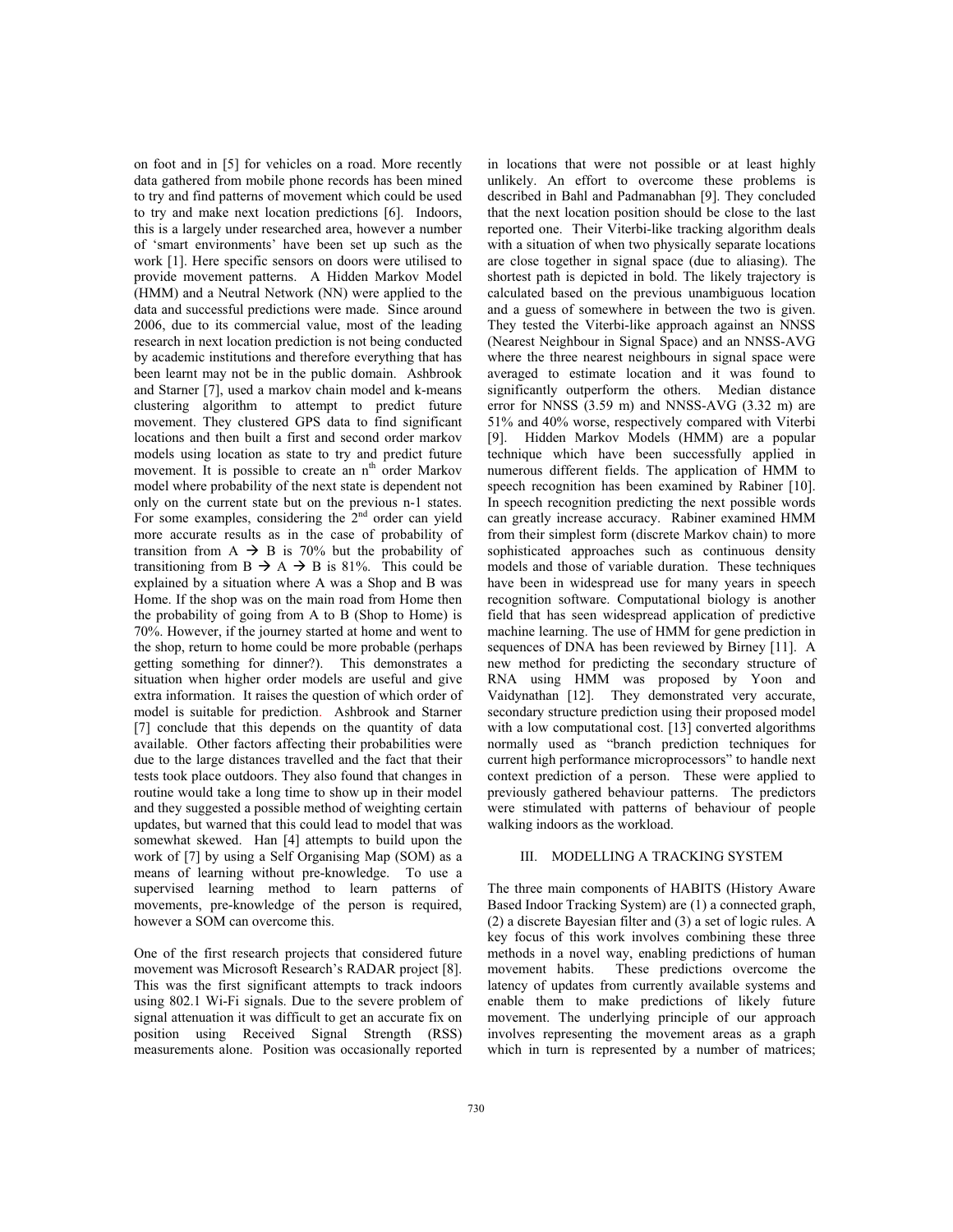incidence, distance and transition. These constraints show where it is possible for a user to go and where not, the distance between points of interest (for our purposes) and eventually represent the probability of going from one area to another. The graph enables us to represent this information in mathematical terms and as numbers which may then be processed by a machine/computer. Methods of modelling the travel environment exist and of these, a graph structure closely represents the travelable paths. The nodes in the graph can be positioned to represent areas of interest, decision points or places where the user stops. In between these locations are the paths that may be travelled between. The paths may be considered as edges and those locations of interest could be the nodes/vertices of a connected graph. The graph structure clearly represents the connections between nodes and therefore areas in the real building. It shows which locations are connected either directly or indirectly. When studying a building plan or road map this information is normally clear to see. However, in a new location, different methods need to be used to identify these areas of interest. Areas where a user stops for some reason may be thought of as *base nodes*. Stopping for reasons such as sleep, eating, call of nature or work are some of the main reasons why humans would habitually stop at the same location. While for many people these may be in the same room or adjacent rooms, in the developed world, relatively large houses exist and these functions often occur in a number of rooms with travel paths between. Examples of rooms could be bedroom, bathroom and living room. Movement between rooms is often only possible by one or two different routes.



Figure 1: Node positions in house

The layout of a typical house (in the developed world) may be represented as a connected graph (see Figure 2), the green nodes represent stopping locations and the blue nodes represent decision points. Learning the locations of these points can be done automatically in a number of ways, all of which require an underlying tracking system to be installed. Learning these locations can be performed automatically by computers. One method of achieving

this is to plot the locations where there was a significant delay between movements. These would indicate the areas where a person was stationary. Even within the same room these points are not all likely to be in the exact same location. To extract wait nodes from a large number of estimates, clustering techniques are used to group the updates together, revealing the main stopping locations. When the nodes have been discovered and coded with numbers for names (Figure 2) they may be represented as an n x n adjacency matrix where n is the number of nodes and the matrix details specific information about the graph.



Figure 2: Node names replaced with numbers

Figure 3 shows the adjacency matrix corresponding to the connected graph which in turn corresponds to the node positions in the sample house (Figure 2). If a connection exists between the nodes then in the matrix location ij which represents the connection from i to j place a 1, if no connection exists then place a zero. This enables the paths between nodes to be represented mathematically and the matrix can easily be processed by a computer program.

|                                                      |   | 2 | 3 |   | 5 | 6 |   | 8            |
|------------------------------------------------------|---|---|---|---|---|---|---|--------------|
|                                                      | 0 | O |   |   | O | 0 | O | 0            |
| 2                                                    | 0 | 0 |   | 0 | O | 0 | 0 | 0            |
| 3                                                    | 1 |   | ი |   | O | 0 | 0 | 0            |
| 4                                                    | 0 | 0 |   | 0 |   | 0 |   | 0            |
| 5                                                    | 0 | 0 | 0 |   | 0 | 0 | 0 | 0            |
| 6                                                    | 0 | 0 | 0 | 0 | 0 | 0 | 1 | 0            |
| 7                                                    | 0 | 0 | 0 | 1 | O | 1 | 0 |              |
| 8                                                    | 0 | ი | ი | ი | ŋ | ი |   | $\mathbf{0}$ |
| Figure 3: Adjacency matrix for nodes in sample house |   |   |   |   |   |   |   |              |

When the node locations have been discovered and the distance between two nodes is known, travel time between nodes may also be calculated automatically by the underlying tracking system. Average walking or travelling speed for each user is estimated by using the formula speed = distance/time. Knowledge of the relative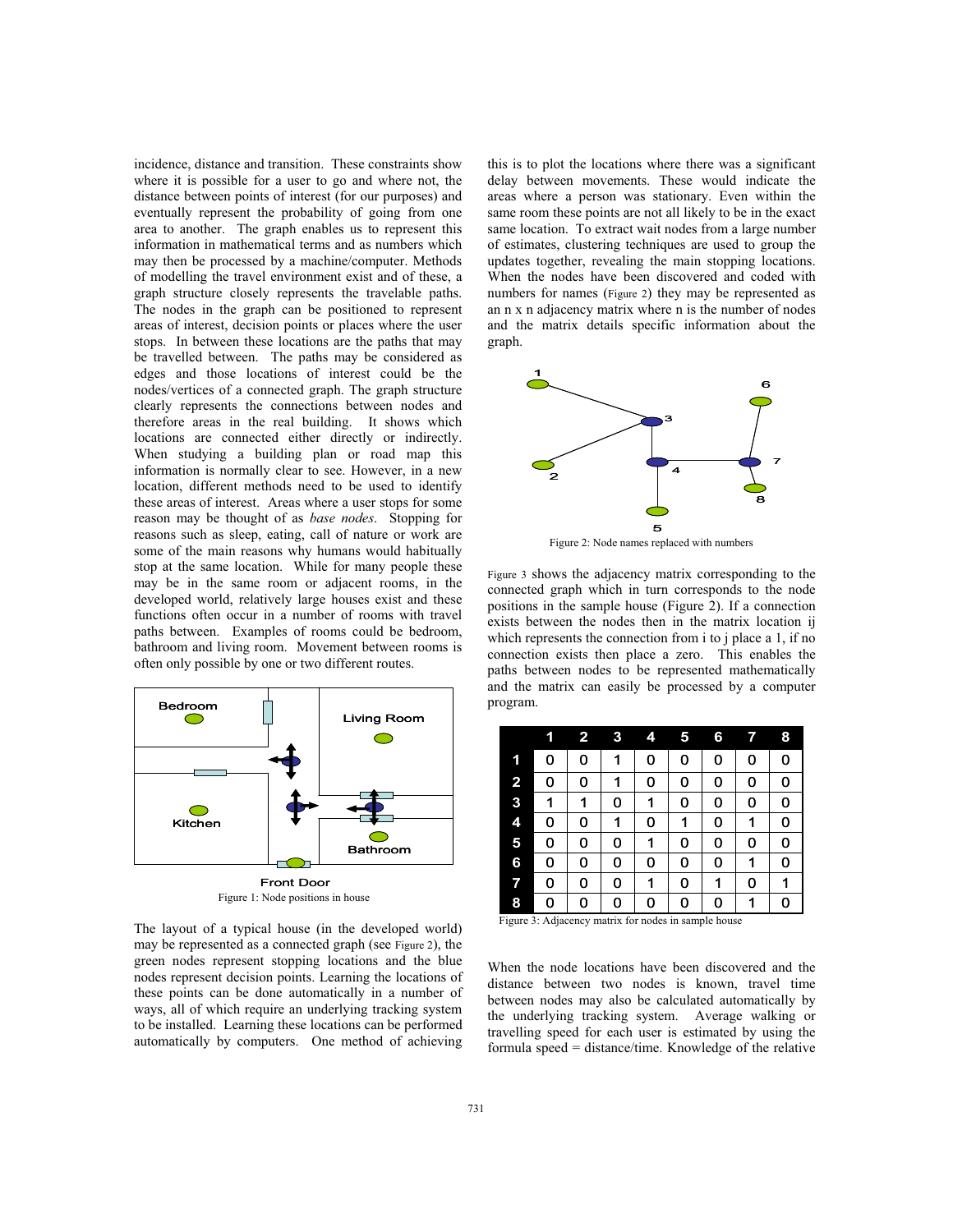travel times between nodes facilitates generation of a distance matrix with distances between each node being calculated based on average user speed. The distance matrix values are in the same positions in the matrix as the 1's are in the adjacency matrix. A transition matrix showing the probabilities of travelling from one node to the other is built up by monitoring the person's travel through the nodes. At any time along the chain, only the current location gives the probability of going to the next location. A simple Markov chain like this gives some idea of the next node but alone it would not be enough to model real human movement habits. Raising the order of the model to consider the previous two nodes would help in some locations but [5] proved this needs to be done with a large dataset which takes a considerable time to generate. Maintaining a separate transition matrix for each day and/or each time period would improve the accuracy slightly but the system would not be expandable to a large area due to becoming overly complex. To predict the most likely next location with a useful degree of accuracy requires more than just a simple one state Markov chain. The underlying tracking system gives the initial location, bel $(x_{t-1})$ . The transition matrix provides the belief, bel $(x<sub>t</sub>)$  when combined with the information in the Perceptual Model and the System Dynamics. This outputs the probability of moving to the next node when given just the previous one and no other information. HABITS uses more information than just that provided by the first order markov chain. As a Bayesian filter only works for instances that hold to the markov assumption (meaning only a single order model), a great deal of information is being left out about commonly travelled paths or sequences of nodes. Froehlich and Krumm [5] found that the more nodes they had information about, (previously travelled) the higher the chances of predicting their final location. If an order (3 for example) markov model was used, then for some paths, the predicted location probability would be much higher, however it would also take into account shorter journeys and could have sequences like 2-4-2 which would include changing direction completely. Taking into account higher order models makes the calculations overcomplicated. The notion of *preferred paths (PP),* however allows for the same information to be gathered without keeping track of every path. As part of the definition of a habit, it states that they are routines of behaviour that are repeated regularly. Preferred paths are stored as a vectors and may be temporally linked to a specific time period if required (some would be more frequently travelled at particular times than others). When on a preferred path, the information is used to increase the accuracy of the future location estimate. If we assume it is known that Node 1 was the node visited at time,  $t<sub>3</sub>$ . This would now give a sequence of nodes 1-3-4 leading up to the decision point. The preferred path vector for that particular sequence would be the probability of going to node 5 or 6 from that point. We assume that preferred paths only consider movement to new nodes and do not consider backward movement. We now have a vector showing:

$$
PP \_Node4 = \begin{bmatrix} 0.66 \\ 0.33 \end{bmatrix}
$$

This tells us that when the sequence of nodes visited was 1-3-4, the likelihood of being on the preferred path 1-3-4- 5 is 0.66 and the likelihood of being on the preferred path 1-3-4-6 is 0.33. The method combining these two probabilities multiplies them together and adds the results to the initial belief from the Bayesian filter. The new belief gives a much higher probability of going to node 5 next than of going to node 6. A last influencing factor to be considered in some instances is a rule that takes into account when people change their habits depending on who they were with. In largely populated environments certain people's movements have an influence on other peoples. If, for example, the habit is going for lunch it may be that a particular person is a common factor in most locations. This is discovered by checking to see if people travel routes matched up temporally and if so, was one dominant over the other? When this is the case, a rule is applied in the same manner as the preferred paths, influencing the prediction. HABITS combines a number of different elements to produce future location predictions. The inputs to the Bayesian filter include the Motion Model showing where it is possible to go in the next step, the Sensor model giving the accuracy of the updates from the underlying tracking system, the learnt Historical belief and the location updates from the base system. When the filter has all the necessary information to give a prediction, it is run through a set of rules to improve the accuracy of its estimates. When a mobile device is tracked by the Ekahau RTLS and HABITS is applied, it can still be tracked when it is no longer within line of sight (LOS) of three or more Access Points (AP). This is normally the minimum required for accurate localisation. The highest frequency rate of position updates from the Ekahau RTLS has been found to be 5 s. HABITS can dramatically improve standard location tracking systems and provide accurate updates of where the user is located.

## IV. MOVEMENT INDOORS WITH HABITS

Ekahau RTLS is a commercial WiFi localisation system. For Ekahau to work, an existing 802.11 wireless network must be in place in the test area. Ekahau contains a number of components. The Ekahau Positioning Engine (EPE acts as a server controlling all location updates. It needs to be located on a server which has access to the existing WLAN. Once the server is in place, the Ekahau Site Survey (ESS) model is created. A number of steps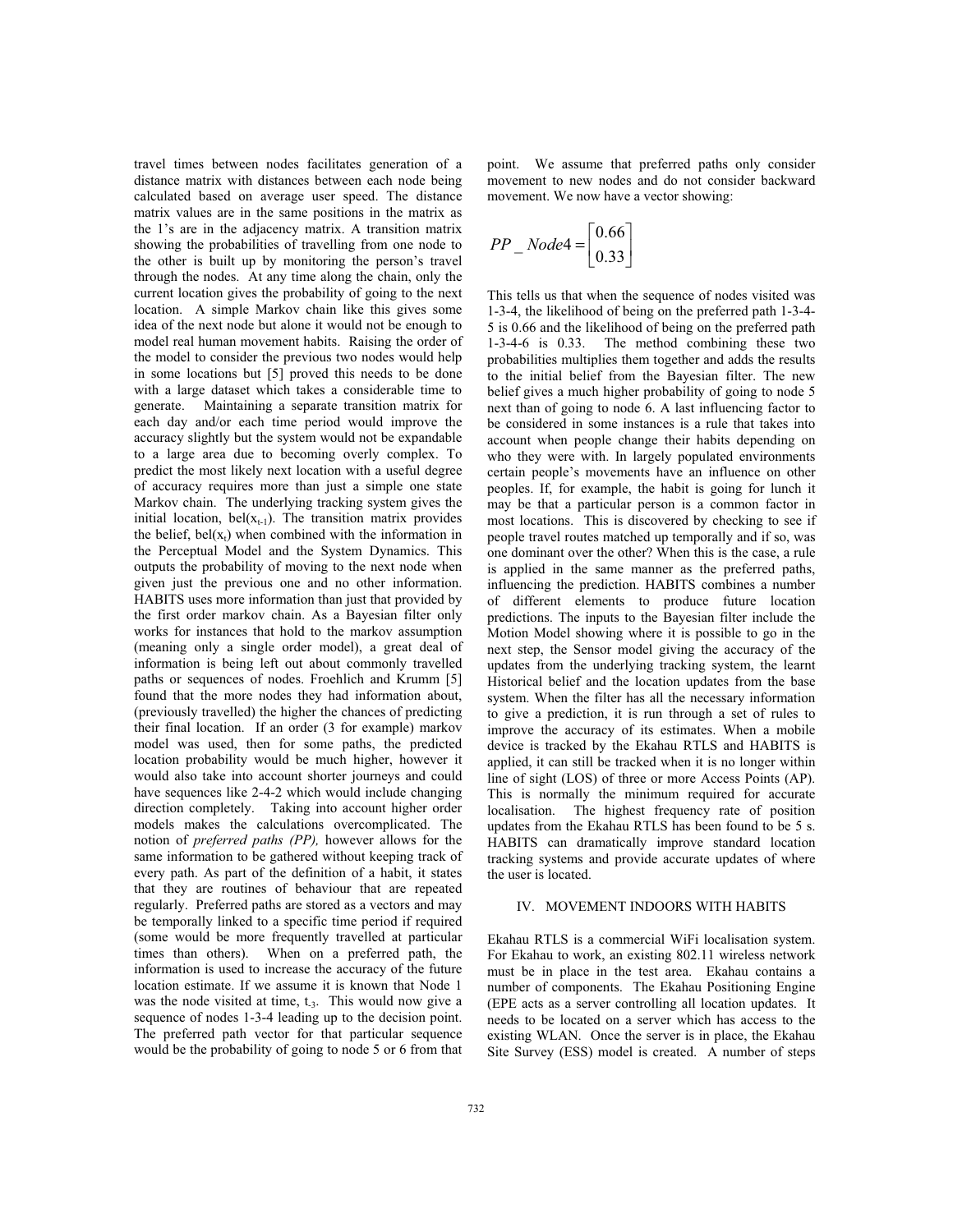are required for this. First, a map (Jpeg file) of each floor is uploaded to the ESS application. Figure 4 shows a signal strength map for the University MS Building. The dark green colour indicates areas of good signal strength where tracking capability should be accurate. These heat maps also show areas of accurate signal strength are weak. These are target areas for HABITS.



Figure 4: First Floor Plan - Signal Strength map

In order to collect historical movement data a topological map of the test area is created. A topological map is one which consists of a number of nodes representing places of interest which are connected by edges representing paths where a user may travel. Each of these zones can be considered to be a node in a connected graph. The positioning of these zones is a manual process based on expert knowledge of where a user is likely to stop and areas where they would pass through often. Also used are locations where a user has a number of options of where next to travel. The locations of these zones relative to one another can now be represented as an adjacency matrix and hence a connected graph. To do this each node in the graph representing a zone is given a unique ID between 1 and n, were n is the number of zones. By querying the EPE the list of zones is retrieved and each zone is allocated a unique ID. For the two floors in the MS building there are 19 zones in total. Using the zone map, an adjacency matrix of size n x n is manually created. The corresponding zone-node list allows all zone data from the EPE to be manipulated as if each zone was the node in the connected graph. Figure 5 shows a connected graph representation of the two floors in the ISRC. The edges between nodes show paths that may be travelled and represent the movements of Wi-Fi tracked people in the building. The numbers on the nodes are those used by the zone to node conversion table. Knowledge of where the user is, whether they are in motion or not and the exact time are essential for HABITS to function. This is the only live information that HABITS processes. Once the live user information is received, HABITS checks the matrices to see what constraints on movement exist. Combining these constraints with the data from Ekahau allows an initial probability prediction to be made from the transition matrix. For instance, if an update is now received from the Ekahau RTLS. This update is not in a zone so using the nearest neighbour search the closest node is found to be node 16. Given that the last zone entered update was from the wait node 18, HABITS now possesses three bits of new information.

 $x_t$  = node 16,  $x_{t-1}$  = node 18 & user Eoghan is 'in-motion'.

From this new information HABITS can offer only a general prediction of the next possible node that will be visited. Eight different options are possible at this stage. Node 16 is not a 'wait node' therefore HABITS does not consider this to be the end of the current journey. The options at node 16 are listed in Table 1.

| Table 1: Probabilities from transition matrix at node 16 |
|----------------------------------------------------------|
|----------------------------------------------------------|

| Node    | 15   | $\vert$ 13       | $\vert$ 12 | $\perp$ 11 | $\vert$ 14  | $\sqrt{17}$ | <b>19</b> |      |
|---------|------|------------------|------------|------------|-------------|-------------|-----------|------|
| no      |      |                  |            |            |             |             |           |      |
| Bel(xt) | 0.27 | $0.05$ 0.05 0.01 |            |            | $0.05$ 0.05 |             | 0.01      | 0.01 |
|         |      |                  |            |            |             |             |           |      |

While node 15 is given as having a much higher probability that the other possible next nodes, 0.27 is too low to make any kind of reasonable prediction so HABITS must wait for more information from Ekahau. If another location update is received between nodes 15 and 4. HABITS knows from the previous bel(xt) that node 15 was one of the last possible nodes, therefore, even though node 15 is slightly closer to the update than node 4 (from the k-nearest neighbours search, 15 closest, followed by 4), it chooses node 4 as the next node from which to make a calculation. At this point due to a lack of other options and the fact that HABITS has information about the previous four nodes 18-16-15-4, a fairly confident prediction can be made that the next node to be visited is will be node 5. When a third update is received which is very close to node 5.

Table 2: Probabilities from the transition matrix at node 5

| mher |      |                 |      |
|------|------|-----------------|------|
|      | A A2 | $0.31 \pm 0.15$ | 0.02 |

Given the previous nodes sequence, the distance from the third update to node 5 and the previous prediction, HABITS carries out the next prediction based on node 5 as its current node. As node 5 is also a transition node, possible predictions from the transition matrix give five possible next nodes as Table 2 shows. At this stage no prediction can be made as node next node has a clear higher probability. Probabilities change when the preferred paths for the current time period are checked. Here, as the time period is equal to 'lunch' and the previous node sequence is quite extensive at this stage,